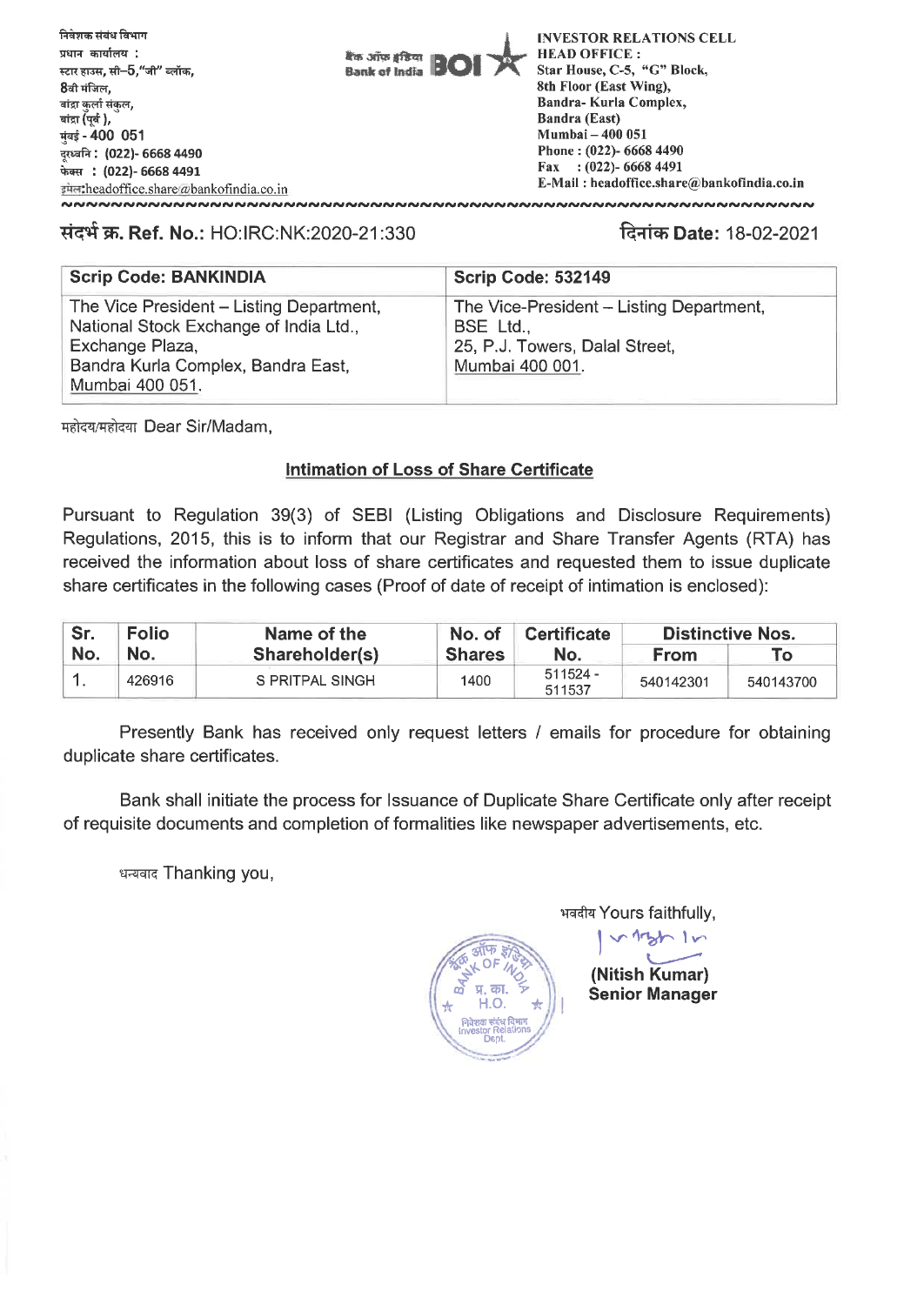### **Investor Relations Department**

| From:<br>Sent:<br>To:<br>Cc:    | bssduplicate@bigshareonline.com<br>Wednesday, February 17, 2021 11:56<br>Rajesh Venkataraj Upadhya; Investor Relations Department<br>ganesh@bigshareonline.com; jibu@bigshareonline.com;<br>bhagwan@bigshareonline.com; Bssduplicate@Bigshareonline.Com |
|---------------------------------|---------------------------------------------------------------------------------------------------------------------------------------------------------------------------------------------------------------------------------------------------------|
| Subject:<br><b>Attachments:</b> | Duplicate Share Intimations Received On: 20210217<br>527382.pdf                                                                                                                                                                                         |
|                                 |                                                                                                                                                                                                                                                         |

## CAUTION: This email originated from a source outside Bank of India. Do not click on links or open attachments unless you recognize the sender and you know the<br>content is safe.

#### Dear Sir/Ma'am,

Please be informed **that in terms of the provisions of the SEBI (LODR) Regulations, 2015, the Company is required to submit**  information regarding loss of share certificates and issue of duplicate certificates, to the stock exchange within two days of its getting information. Further, the said intimation has to be filed only through the mode of NEAPS filing for NSE and on listing.bseindia.com for BSE and not via hard copy submission.

Accordingly, we are sharing herewith the receipt of the following request for loss of share certificate of the Company by shareholders, to enable you to comply with the said regulatory requirement within the timelines prescribed.

| <b>Client Name</b>            | Cert. No | Dist. No From | Dist. NO. To | Folio No. | Quantity    | Name                   |
|-------------------------------|----------|---------------|--------------|-----------|-------------|------------------------|
| <b>BANK OF INDIA - EQUITY</b> | 511524   | 540142301     | 540142400    | 426916    | $100 \cdot$ | S PRITPAL SINGH        |
| <b>BANK OF INDIA - EQUITY</b> | 511525   | 540142401     | 540142500    | 426916    | 100         | S PRITPAL SINGH        |
| <b>BANK OF INDIA - EQUITY</b> | 511526   | 540142501     | 540142600    | 426916    | 100         | S PRITPAL SINGH        |
| <b>BANK OF INDIA - EQUITY</b> | 511527   | 540142601     | 540142700    | 426916    | 100         | S PRITPAL SINGH        |
| BANK OF INDIA - EQUITY        | 511528   | 540142701     | 540142800    | 426916    | 100         | S PRITPAL SINGH        |
| <b>BANK OF INDIA - EQUITY</b> | 511529   | 540142801     | 540142900    | 426916    | 100         | <b>S PRITPAL SINGH</b> |
| BANK OF INDIA - EQUITY        | 511530   | 540142901     | 540143000    | 426916    | 100         | S PRITPAL SINGH        |
| BANK OF INDIA - EQUITY        | 511531   | 540143001     | 540143100    | 426916    | 100         | S PRITPAL SINGH        |
| <b>BANK OF INDIA - EQUITY</b> | 511532   | 540143101     | 540143200    | 426916    | 100         | S PRITPAL SINGH        |
| <b>BANK OF INDIA - EQUITY</b> | 511533   | 540143201     | 540143300    | 426916    | 100         | S PRITPAL SINGH        |
| <b>BANK OF INDIA - EQUITY</b> | 511534   | 540143301     | 540143400    | 426916    | 100         | S PRITPAL SINGH        |
| <b>BANK OF INDIA - EQUITY</b> | 511535   | 540143401     | 540143500    | 426916    | 100         | S PRITPAL SINGH        |
| <b>BANK OF INDIA - EQUITY</b> | 511536   | 540143501     | 540143600    | 426916    | 100         | S PRITPAL SINGH        |
| <b>BANK OF INDIA - EQUITY</b> | 511537   | 540143601     | 540143700    | 426916    | 100         | S PRITPAL SINGH        |

**Should you have any queries in respect of the aforesaid instruction kindly revert back.** 

Regards,

Bigshare Services Pvt. Ltd.